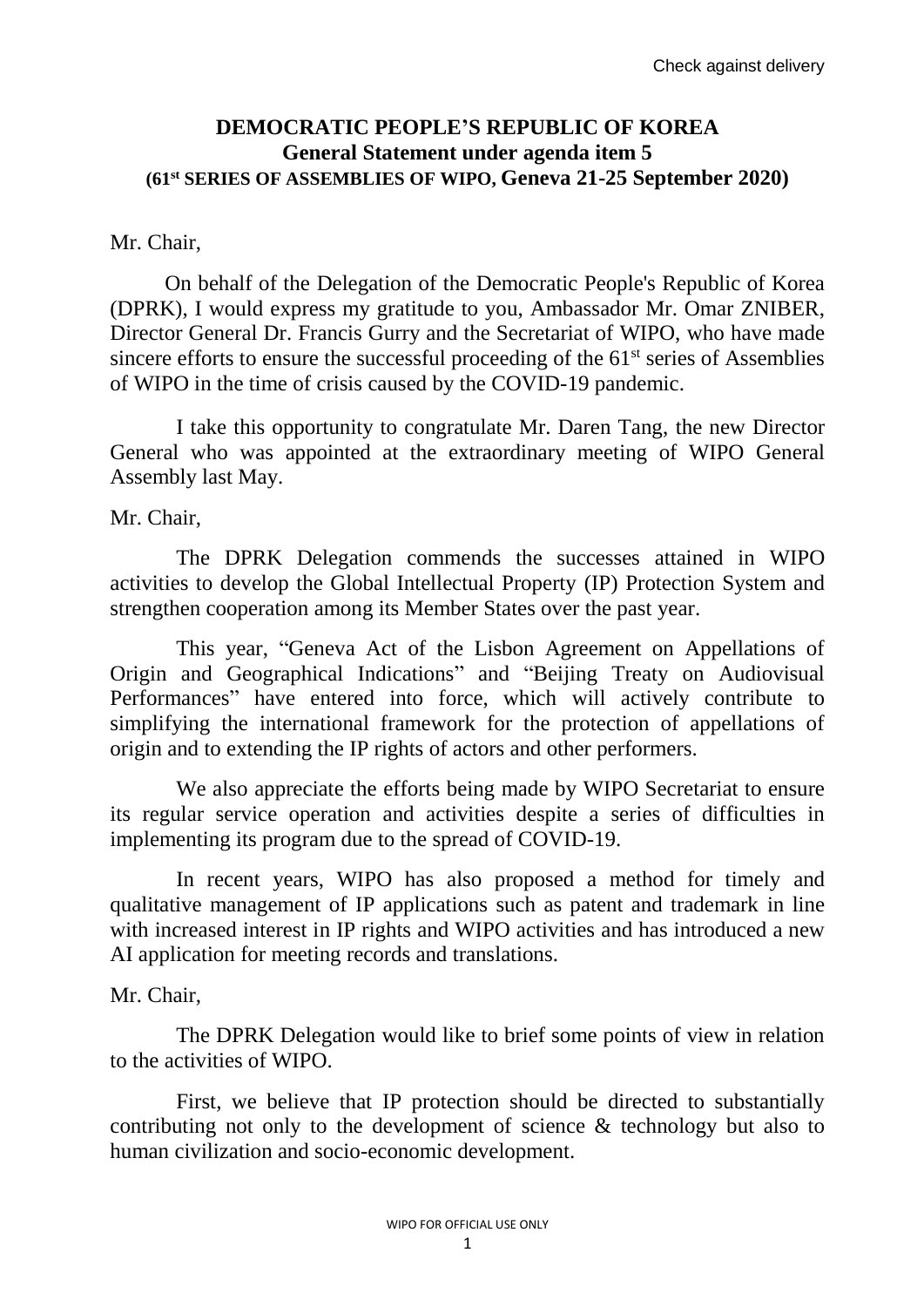Science & technology are the keys decisive to tackling global challenges such as climate change, food crises and pandemic diseases facing humanity at the present time.

Although remarkable sci-tech findings have already been achieved in these fields, those are not practically being utilized in settling such challenges.

WIPO should, in pursuit of the SDGs set by the United Nations, not only drive science & technology and innovation in accordance with its mandate but also play a catalytic role so that the sci-tech achievements are actively introduced into reality.

Second, we recognize that ethical issues are to be duly considered in the field of IP protection and WIPO activities.

Currently, many countries around the world are developing vaccines and therapeutics for COVID-19, while some countries and pharmaceutical companies attempt to monopolize vaccines and drugs by using patent rights and negative tendency appears to use the global health crisis as a space to make a fortune.

If such tendency is actualized, it might lead to immoral and unethical problems in which life and death are weighed by the economic power of certain countries and people's ability to pay, which could result in the misery of badly trifling the lives of many people with money.

This reality demands establishing an IP system in which sci-tech achievements, particularly in the health sector, can contribute substantially to the common well-being of mankind while protecting the rights of inventors.

WIPO could devise an institutional mechanism to ensure that IP rights are not abused for unethical and commercial purposes in the health sector which is dealing with human lives.

Third, it is necessary to establish an IP system in which the developed and developing countries could share the benefit.

Convening of a Diplomatic Conference for the adoption of "Design Law Treaty" (DLT) has been postponed for several years by some countries opposing the article on technical cooperation for developing countries in the treaty. Besides, the adoption of new norms to guarantee the interests of the developing countries like the protection of traditional knowledge and genetic resources is also in a state of stagnation without progress.

In creating new international norms for the protection of IP rights, our Delegation affirms that international cooperation among the Member States should be further strengthened so as to reduce the knowledge gap between